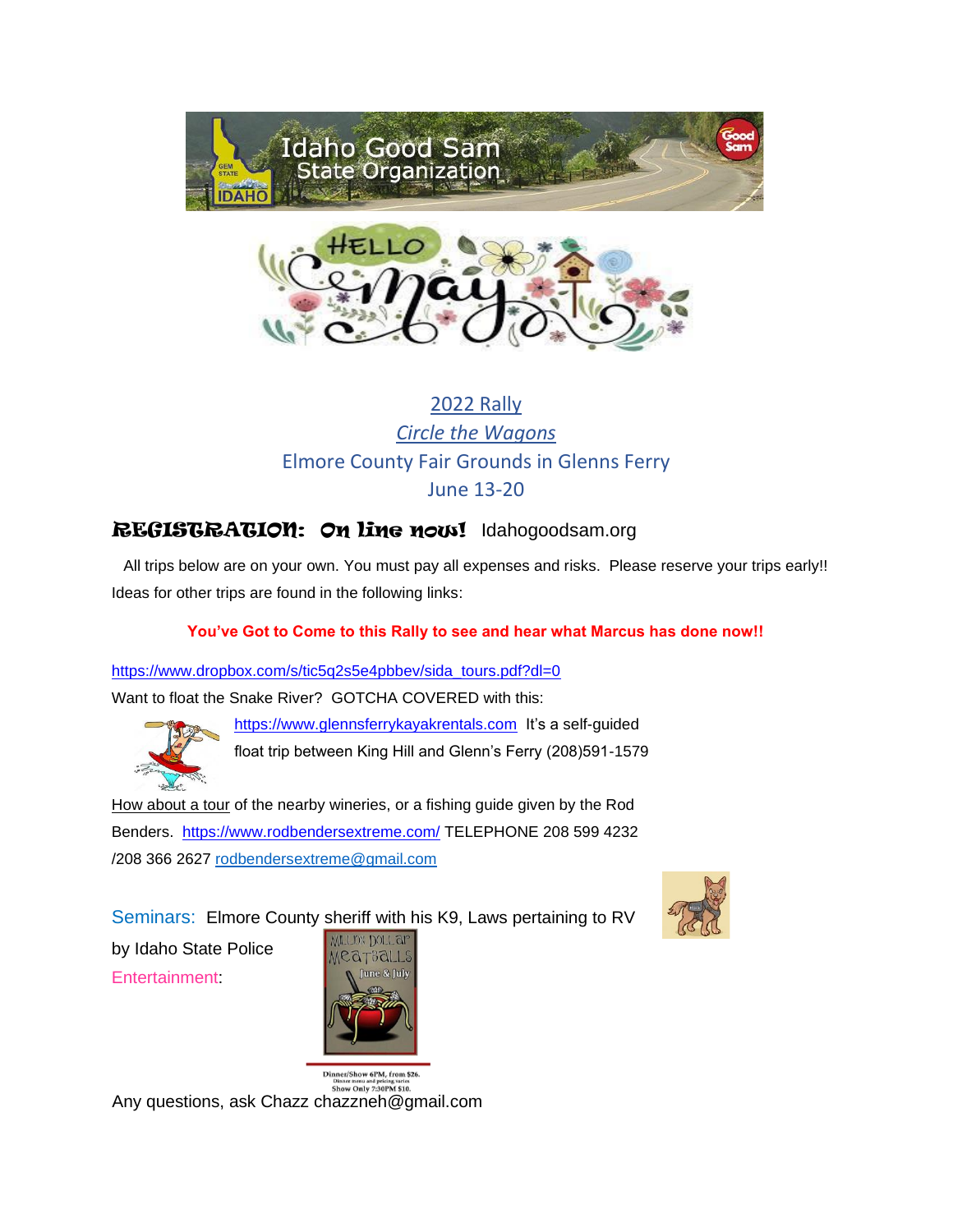

There will be a \$5.00 charge for your parking Site if canceled, after June 6 th, or no show. We need the spaces and can't hold one that no one will be occupying.

#### **2022 Fall Campout**

"Celebrating Idaho's Pioneer Spirit" Jerome County Fairgrounds September 13-17

We have lost the hostess for the Falls Roundup. Please help where you can.

We need someone(s) to help with:

- Someone to come up with some entertainment. This is a campout not a Rally so use your imagination. (I have an idea if you need one)
- Run a silent Auction, I will have the bid sheets ready. Members will bring new or slightly used items.
- Someone to run the games. John will do Baseball and Swing Golf.
- Run a Movie Night (Mike has everything but the Movie). May sell baked goods for intermission. (Members bring)
- Anywhere else you can help would be great.
- •

Things to Do in Jerome (Idaho):

- Jerome County Historical Museum
- Minidoka National Historic Site
- North Park
- Jerome Country Club
- Jerome Farmer's Market
- Idaho Farm and Ranch Museum
- Shoshone Falls
- Snake River Canyon Rim Trail
- Perrine Bridge
- Centennial Waterfront Park
- Thousand Springs State Park
- Box Canyon Springs Preserve
- Hagerman Fossil Beds National Monument??

Thanks to Dick and Carol Deutsche for representing the Dogs for Better Lives. They are eager to help the new representatives, but can no longer do this job. Let me know if you are interested.